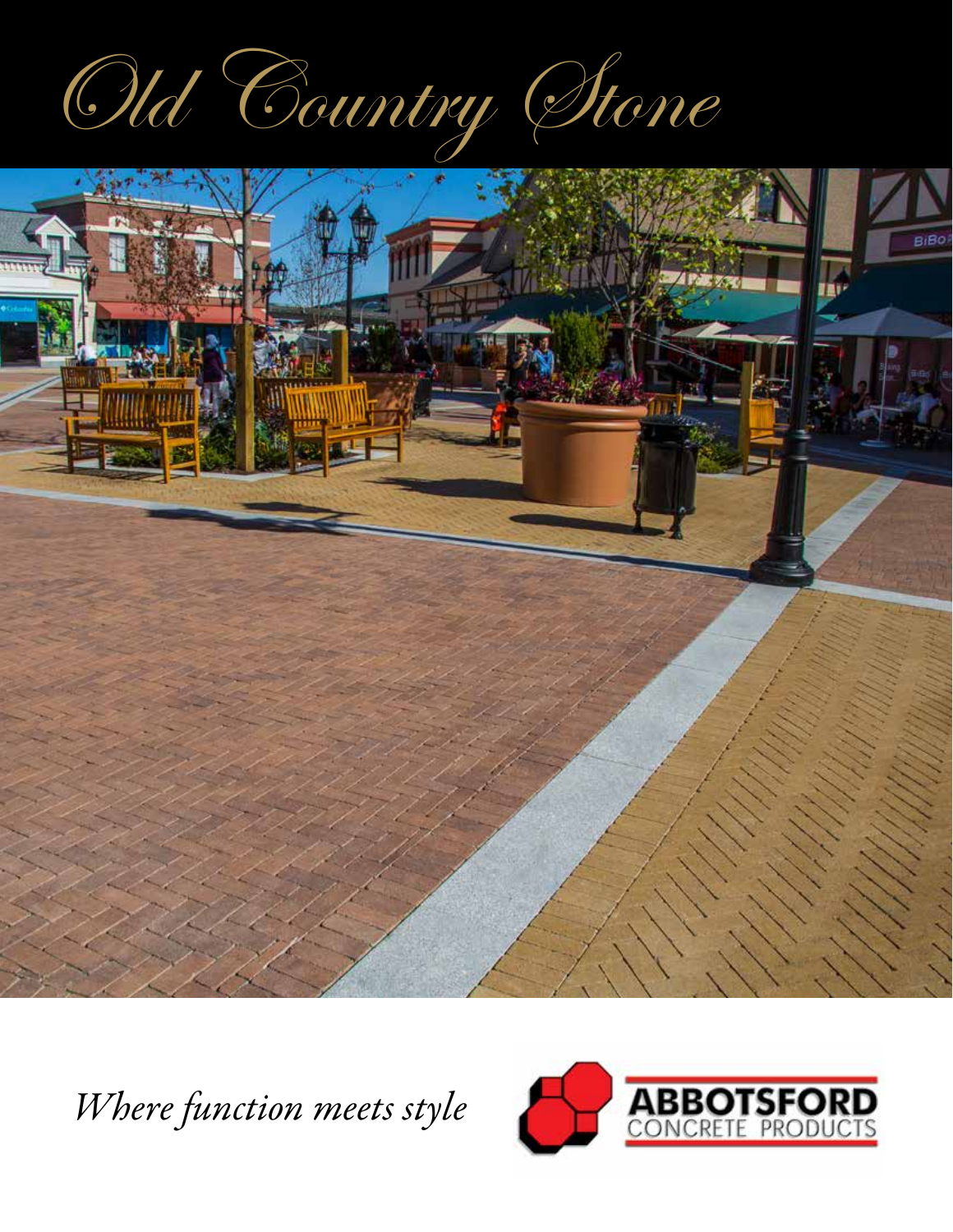

*Today's technology can transport European charm of the past right to your doorstep. Old Country Stone is a tumbled product that gives the aesthetics of a hand-hewn stone with the convenience and practicality of a paver.* 

*Our Paver Lights can be integrated into any project to create a dramatic and functional design.*

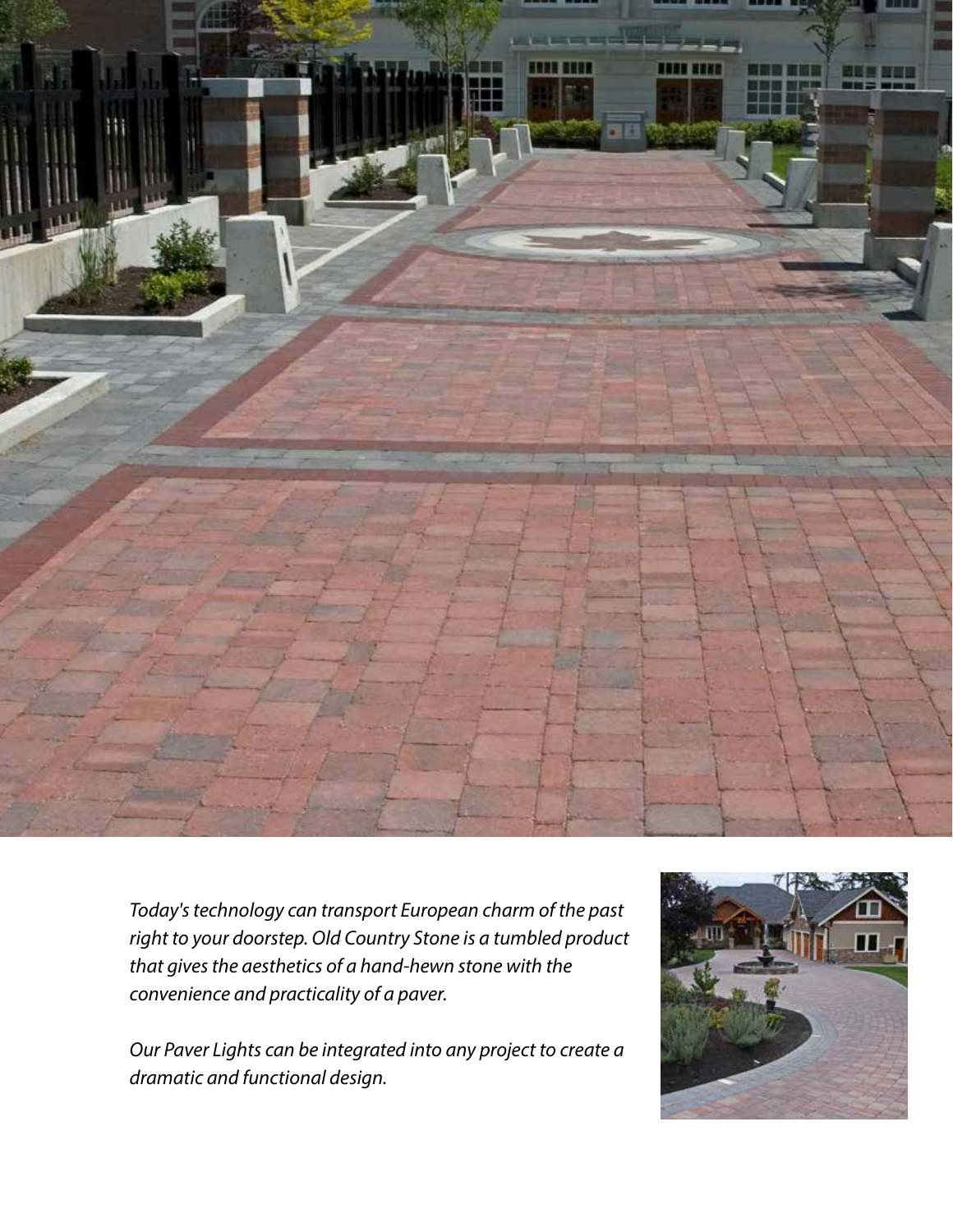